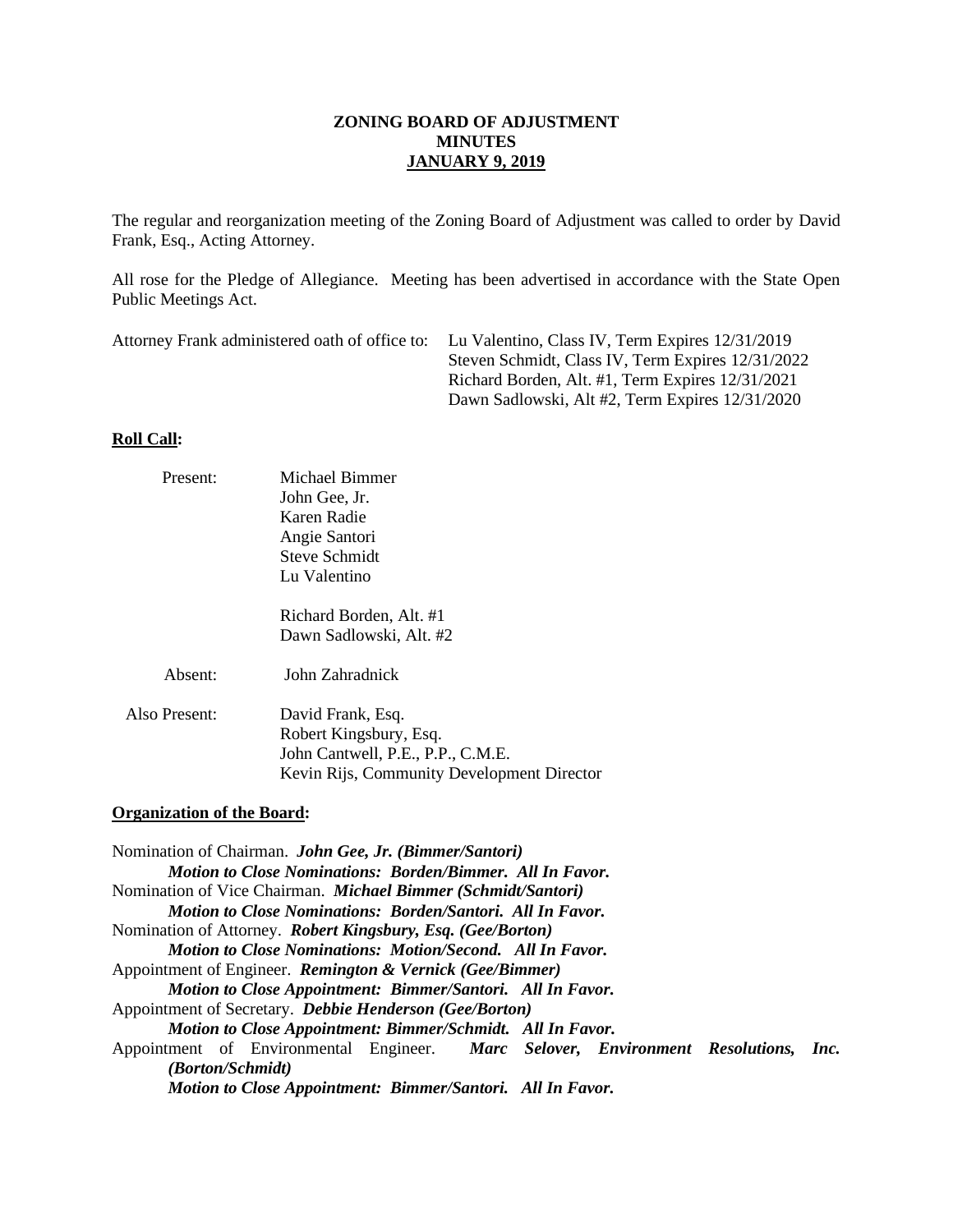Consent Approval of Meeting dates for the year as set by Council. *Gee/Bimmer. All In Favor.* Consent Approval of Official Newspaper authorized by Council. Courier Post, the Central Record and Burlington County Times. *Gee/Bimmer. All In Favor.* 

#### **New Business:**

**2836 Rt.73 N. – Block 189.01; Lot 2.01, 2.06, 2.07, & 2.11; Jersey Premier Outdoor Advertising Billboards; Z-17-8 Zone: Business Development (BD) Existing Use: Clover Motel Proposed Use: New Doubled Sided LED Billboard Sign 14' x 48' Application: D Variance with Site Plan** 

*Motion to continue application under the condition that new notices will be served; to be heard at March 13, 2019 meeting: Borton/Schmidt Roll Call: All Approve.*

*\* Attorney Kingsbury joined meeting.*

**860 Rt.73 N. – Block 174; Lot 2.03; Jersey Premier Outdoor Advertising Billboards; Z-17-9 Zone: Business Development (BD) Existing Use: Retail Building Proposed Use: New Doubled Sided Static Billboard Sign 14' x 48'** Application: D Variance with Site Plan Both sides Static

*Motion to continue application under the condition that new notices will be served; to be heard at March 13, 2019 meeting: Borton/Radie Roll Call: All Approve.*

**508 S. Lenola Rd. – Block 189.02; Lot 1; Cellco dba Verizon; Z-18-20 Zone: Business Development (BD) Existing Use: Telecommunications Facility Proposed Use: Expansion Application: D Variance with Site Plan – Emergency Generator Installation**

Christopher Schubert, Esq. on behalf of Verizon Wireless

Edward Martella, Project Engineer, TECTONIC; Brian Seidel, Professional Planner; Jonathan Mapp, Project Manager, Verizon Wireless, sworn in by Attorney Kingsbury.

Notices were sent out to all parties, including those in Moorestown and Mt. Laurel. Exhibit packages distributed.

Testimony by Mr. Martella. Property contains unmanned telecommunications facility and tower; building houses telecommunications switching facility. Property is owned by Cellco Partnership dba Verizon Wireless. Described MASF upgrades on site (resolution from 2015). Substantial upgrades made to existing storm water system.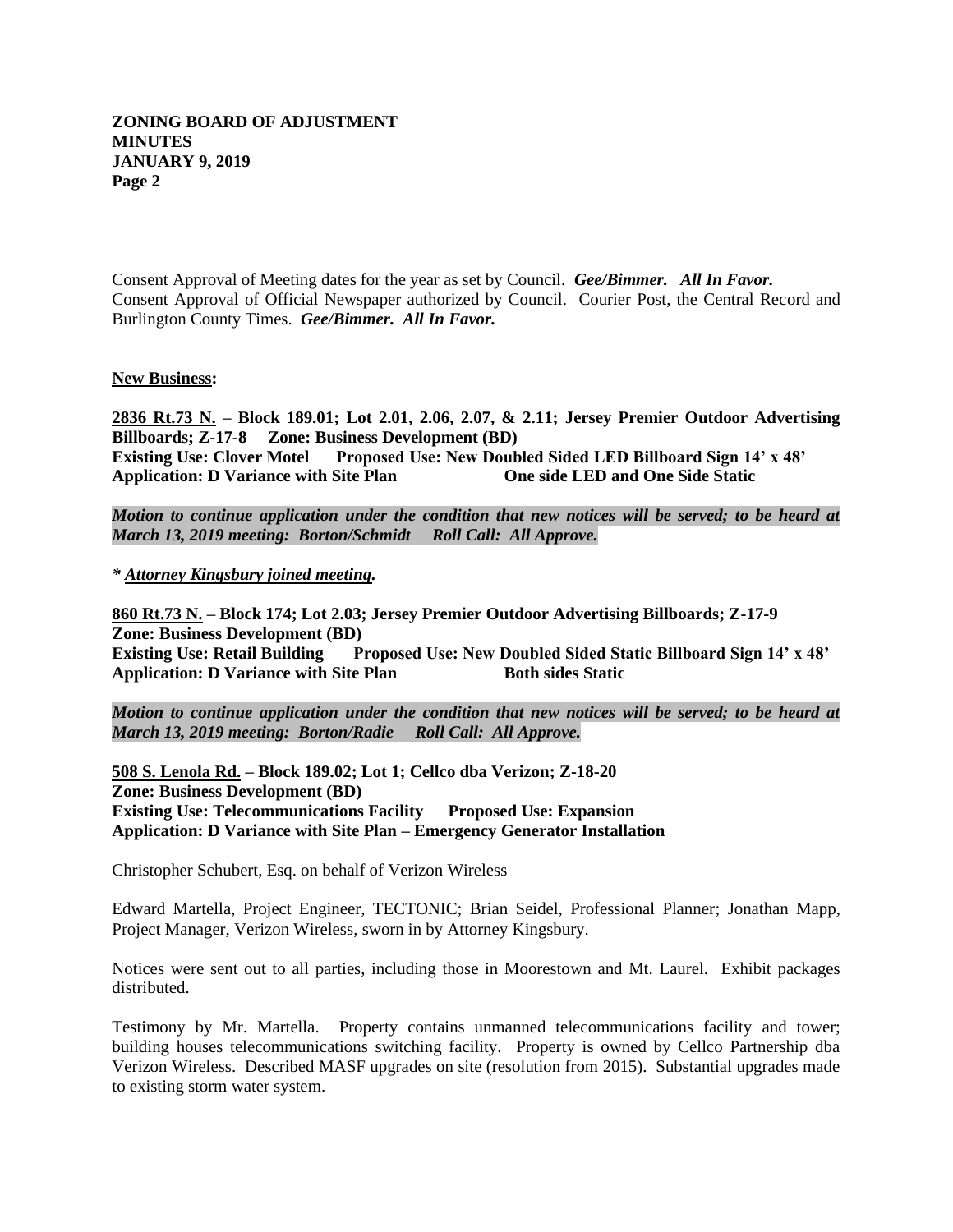Footprint not being expanded; inside of building will be improved to accommodate new equipment. Only exterior improvement will be rooftop venting units. Also, provision is being made for emergency backup power. One megawatt generator will be at south side; provides support in the event of a power outage. Diesel-powered generator will be completely enclosed and has sound attenuation materials. No concern with leakage – tank is double walled and has a number of alarms which will go back to switch; switch is manned, 24 hours a day in some cases. Discussion of buffering/screening and storm water system. Holding tank is 1,000 gallons of fuel; lasts  $2\frac{1}{2} - 3$  days. Testimony by Mr. Mapp: generator is purely an emergency, back-up generator. Maintenance/exercise of the generator takes place on a regular basis; 30 minutes once a week. Applicant is amenable to scheduling maintenance to occur no earlier than 10 A.M. Testimony by Mr. Seidel. Comments by Mr. Cantwell.

### **Public:** None

1<sup>st</sup> Motion: To grant a "d (2)" use variance for the expansion to install generator, to include conditions: maintenance done after 10 AM during weekday; subject to engineering report being accepted on adequate storm water management; details for retaining wall. Motion to Approve: Radie/Schmidt. Roll Call: All Approve.

2<sup>nd</sup> Motion: To grant minor site plan approval with conditions enumerated. Waiver of landscaping plan. Motion to Approve: Borton/Schmidt. Roll Call: All Approve.

### **314 E. Main St. – Block 102; Lot 4; St. John's Episcopal Church; Z-18-21 Zone: Downtown Business (DB) Existing Use: Vacant Store Proposed Use: Church Application: "D" Use Variance**

Ellen McDowell, Esq., McDowell Law PC Christina Crowthers, St. John's Episcopal Church, sworn in by Attorney Kingsbury

Testimony by Ms. Crowthers: Three-year lease; maximum of 15 members, including clergy; plan is to add approximately 10 additional members. Regarding parking, estimation is one car for every three people. One service on Sunday,  $10 - 11$  AM. During the week, space will be used for resourcing out people, doing e-mails, etc., trying to resource people who have issues/problems and may request prayer. Approximately four persons during the week, to include members and people outside the congregation; property would be used 9 AM – 9 PM. No thrift shop, no soup kitchen, no drug/alcohol rehab, no weddings/funerals, church has no employees. No onsite parking. They have a written statement that Columbia Bank is allowing use of their facility for parking on Sunday and have contacted the Masonic Lodge regarding parking at their facility. Their Plan B would be for parking on Front Street and shuttle people; they have communicated to their members not to park on Chestnut Avenue. OLPH also uses the Columbia Bank facility for parking; however, hours of worship are different.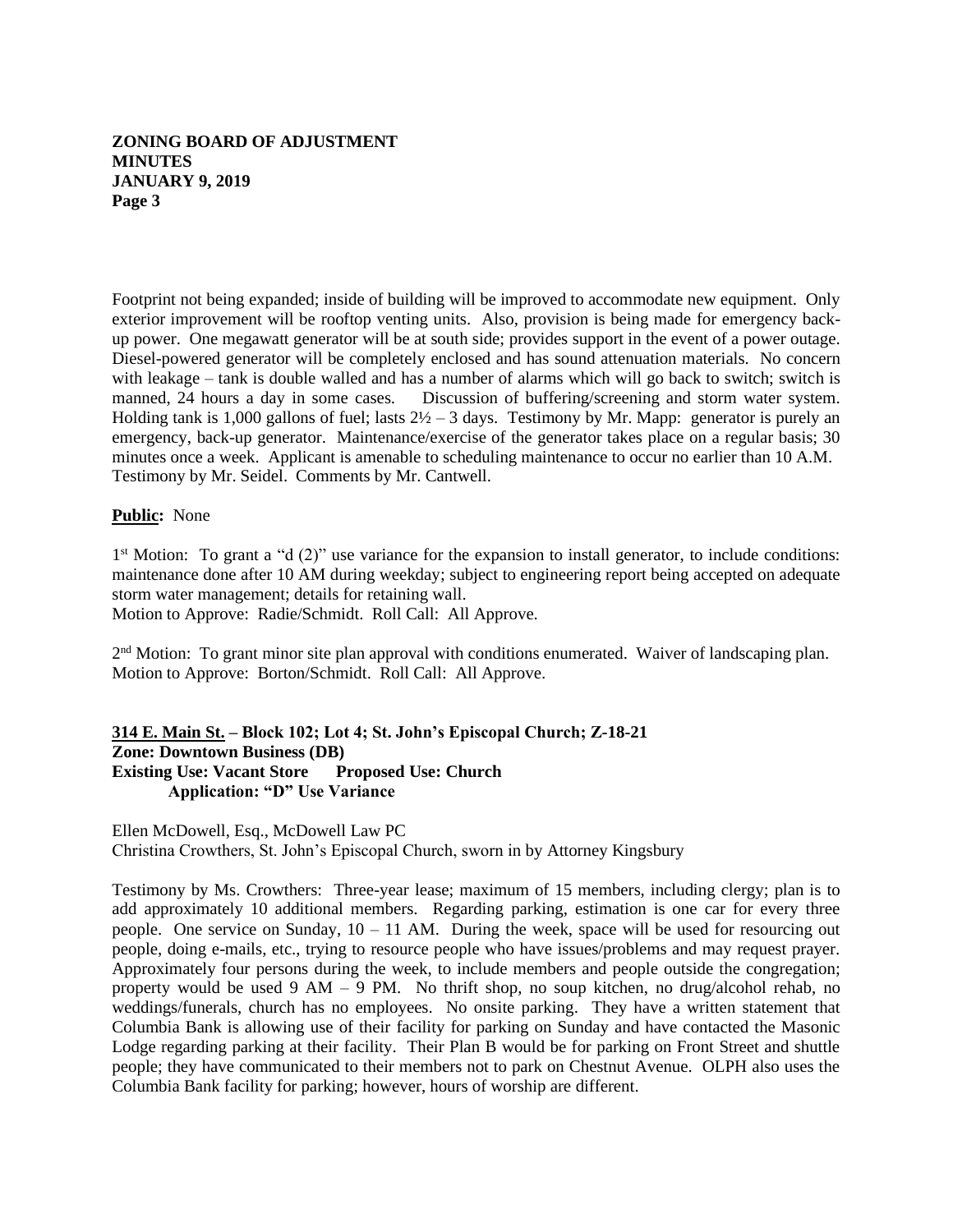Board members commented that service time will coincide with OLPH and parking at Columbia Bank, and that there is parking in front of Steinhauer School and on Main Street – the other side of Chestnut.

A sketch of the proposed space was distributed to Board members. No changes will be made to the outside of the building. There will be a portable handicapped ramp. Chairman Gee – overview of Site Plan discussion. If approval is given, it will stay with building. Board member questioned soundproofing and kitchen area.

**Public:** Robert Berard, Berard's Carpet, 318-320 East Main Street, sworn in by Attorney Kingsbury. Comments regarding parking. Bob Anzidei sworn in by Attorney Kingsbury. Comment regarding possible parking at Steinhauer School.

**Board:** Engineer Report by Mr. Cantwell.

Motion to Approve: Radie/Bimmer. Roll Call: 4 Affirmative; 3 Denial

| Michael Bimmer          | <b>APPROVE</b> | Steve Schmidt  | <b>DENY</b> |
|-------------------------|----------------|----------------|-------------|
| John Gee. Jr., Chairman | <b>APPROVE</b> | Lu Valentino   | <b>DENY</b> |
| Karen Radie             | <b>APPROVE</b> | Richard Borden | <b>DENY</b> |
| Angie Santori           | <b>APPROVE</b> |                |             |

**104 Orchard Ave. – Block 8; Lot 4; Spectrum; Z-18-22 Zone: Residential (RA) Existing & Proposed Use: Residential Application: C Variance – Accessory Structure/Use – ground mounted solar panels**

*Public Notice Issue. Case Not Heard.*

**Old Business:** *Postponed*

Discussion:

Garden Sheds – Storage Sheds: The 2016 annual report of the ZBA (N.J.S.A. 40:55D-70.1) was adopted by the ZBA at the meeting on 02/08/2017 (A copy of the report is attached). In 2017, the report was distributed to Council and the Planning Board. At the last Zoning Board Meeting the Chairman of the Board initiated a discussion on revisiting the 2016 recommendation that more than one (1) garden shed be permitted per residential lot; the direction to the Board was that consideration should be given to permitting additional storage sheds.